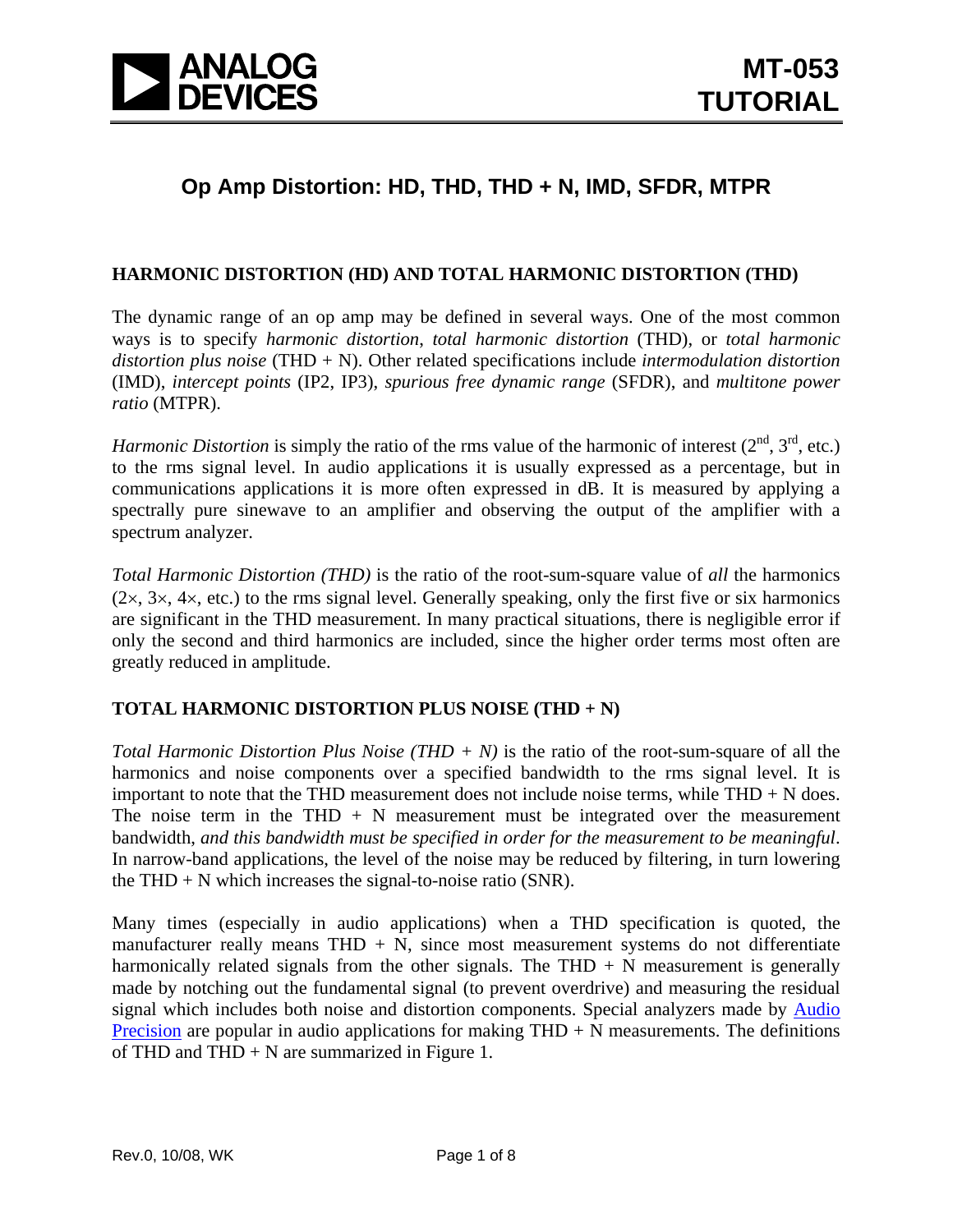

*Figure 1: THD and THD + N Definitions* 

### **INTERMODULATION DISTORTION (IMD)**

When a spectrally pure sinewave passes through an amplifier (or other active device), various harmonic distortion products are produced depending upon the nature and the severity of the non-linearity. However, simply measuring harmonic distortion produced by single tone sinewaves of various frequencies does not give all the information required to evaluate the amplifier's potential performance in a communications application. In most communications systems there are a number of channels which are "stacked" in frequency. It is often required that an amplifier be rated in terms of the intermodulation distortion (IMD) produced with two or more specified tones applied.

Intermodulation distortion products are of special interest in the IF and RF area, and a major concern in the design of radio receivers. Rather than simply examining the harmonic distortion or total harmonic distortion (THD) produced by a single tone sinewave input, it is often required to look at the distortion products produced by two tones.

As shown in Figure 2, two tones will produce second and third order intermodulation products. The example shows the second and third order products produced by applying two frequencies,  $f_1$  and  $f_2$ , to a nonlinear device. The second order products located at  $f_2 + f_1$  and  $f_2 - f_1$  are located far away from the two tones, and may be removed by filtering. The third order products located at  $2f_1 + f_2$  and  $2f_2 + f_1$  may likewise be filtered. The third order products located at  $2f_1 - f_2$  and  $2f_2$  $-f_1$ , however, are close to the original tones, and filtering them is difficult.

Third order IMD products are especially troublesome in multi-channel communications systems where the channel separation is constant across the frequency band. Third-order IMD products from large signals (blockers) can mask out smaller signals.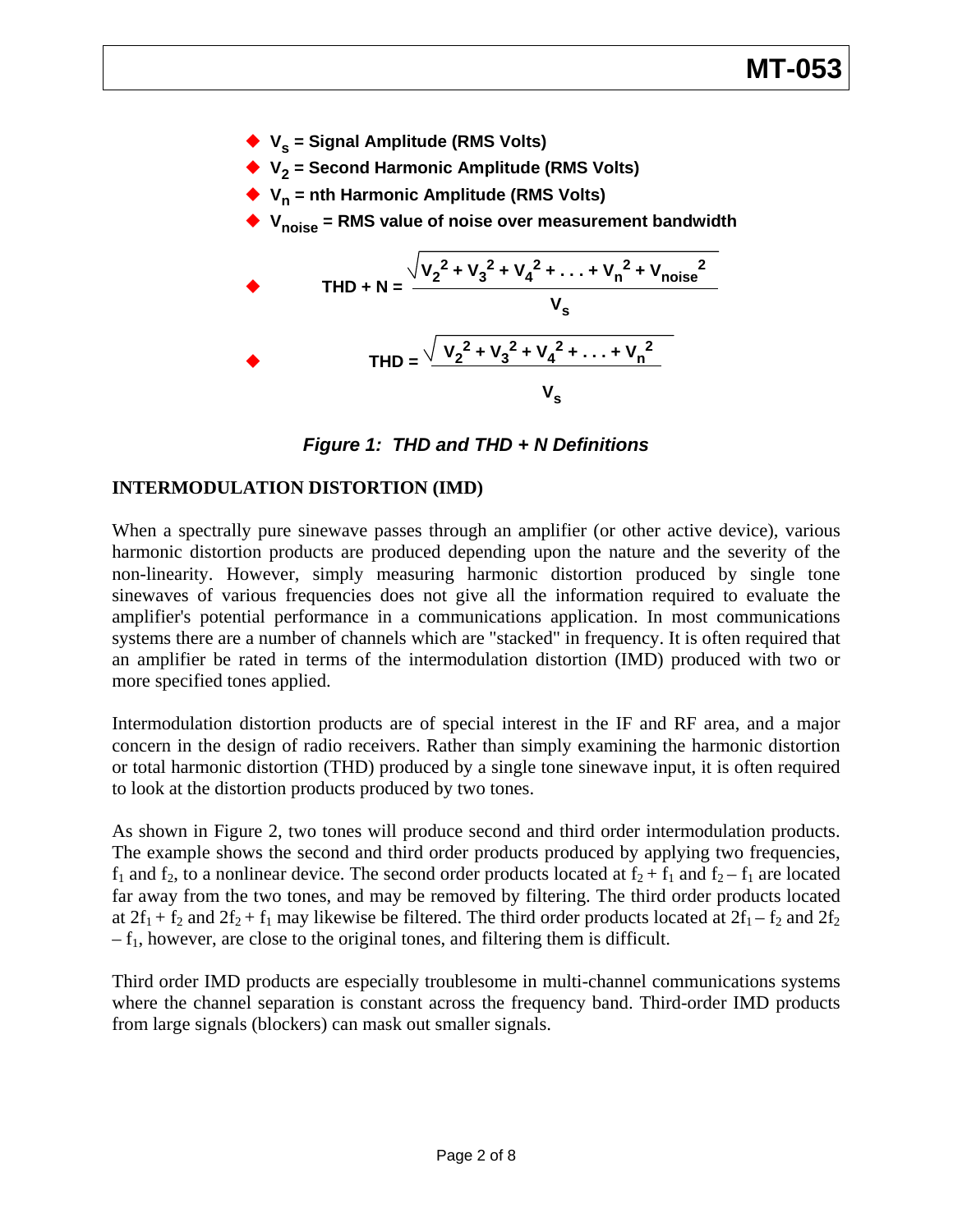

*Figure 2: Second and Third Order Intermodulation Distortion Products* 

### **INTERCEPT POINTS AND 1 dB COMPRESSION POINT**

Third order IMD is often specified in terms of the *third order intercept* point, as is shown by Figure 3, below. Two spectrally pure tones are applied to the system. The output signal power in a single tone (in dBm) as well as the relative amplitude of the third-order products (referenced to a single tone) is plotted as a function of input signal power. The fundamental is shown by the  $slope = 1$  curve in the diagram. If the system non-linearity is approximated by a power series expansion, it can be shown that second-order IMD amplitudes increase 2 dB for every 1 dB of signal increase, as represented by the *slope = 2* curve in the diagram.



*Figure 3: Intercept Points and 1 dB Compression Point*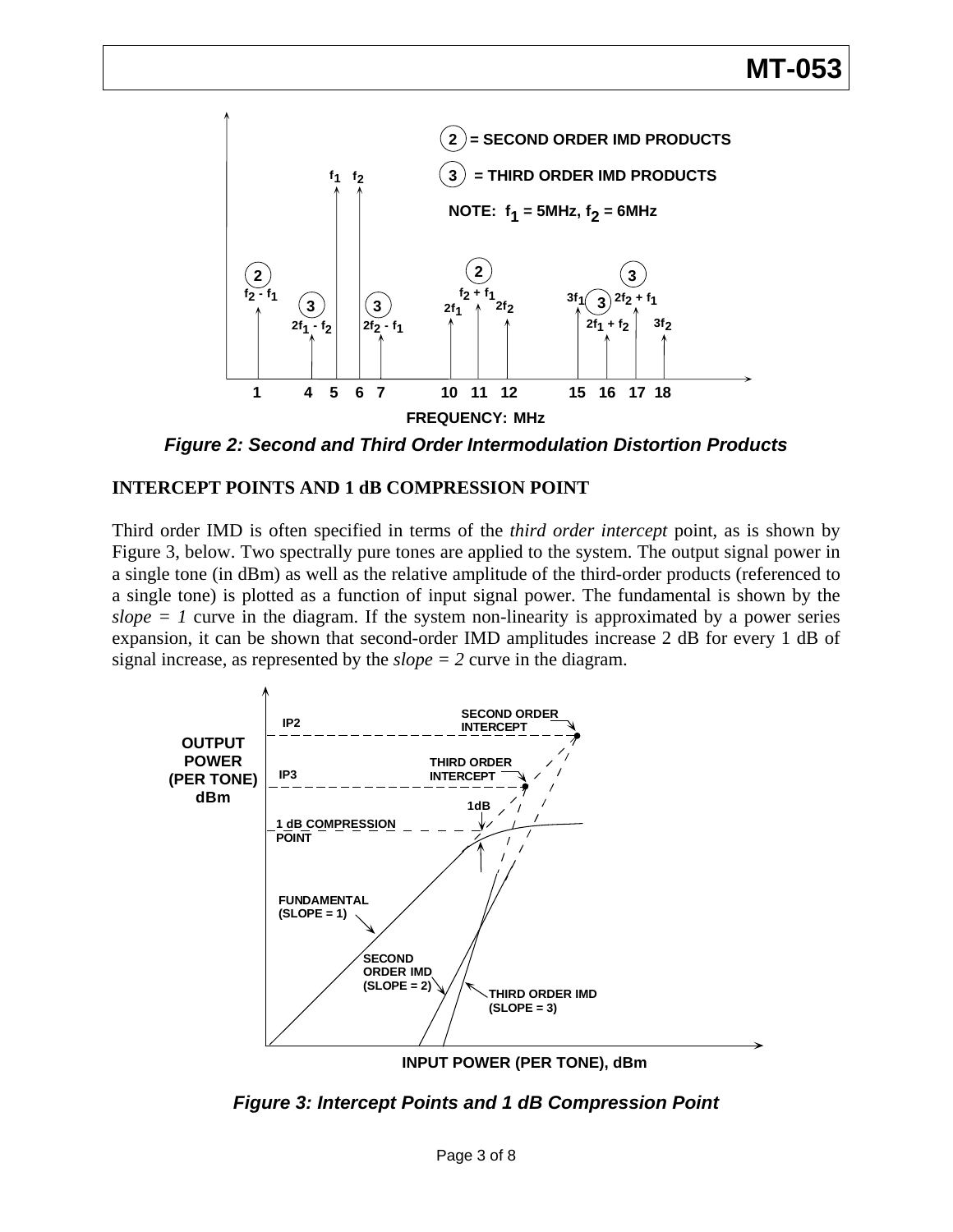Similarly, the third-order IMD amplitudes increase 3 dB for every 1 dB of signal increase, as indicated by the  $slope = 3$  plotted line. With a low level two-tone input signal, and two data points, one can draw the second and third order IMD lines as they are shown in Figure 3 (using the principle that a point and a slope define a straight line).

Once the input reaches a certain level however, the output signal begins to soft-limit, or compress. A parameter of interest here is the *1 dB compression point*. This is the point where the output signal is compressed 1dB from an ideal input/output transfer function. This is shown in Figure 3 within the region where the ideal slope  $= 1$  line becomes dotted, and the actual response exhibits compression (solid).

Nevertheless, both the second and third-order intercept lines may be extended, to intersect the (dotted) extension of the ideal output signal line. These intersections are called the *second* and *third order intercept points*, respectively, or IP2 and IP3. These power level values are usually referenced to the output power of the device delivered to a matched load (usually, but not necessarily 50  $\Omega$ ) expressed in dBm.

It should be noted that IP2, IP3, and the 1 dB compression point are all a function of frequency, and as one would expect, the distortion is worse at higher frequencies.

For a given frequency, knowing the third order intercept point allows calculation of the approximate level of the third-order IMD products as a function of output signal level. Figure 4 below shows the third order intercept value as a function of frequency for a typical wideband low-distortion amplifier.



*Figure 4: Third Order Intercept Point (IP3) versus Frequency for a Low Distortion Amplifier*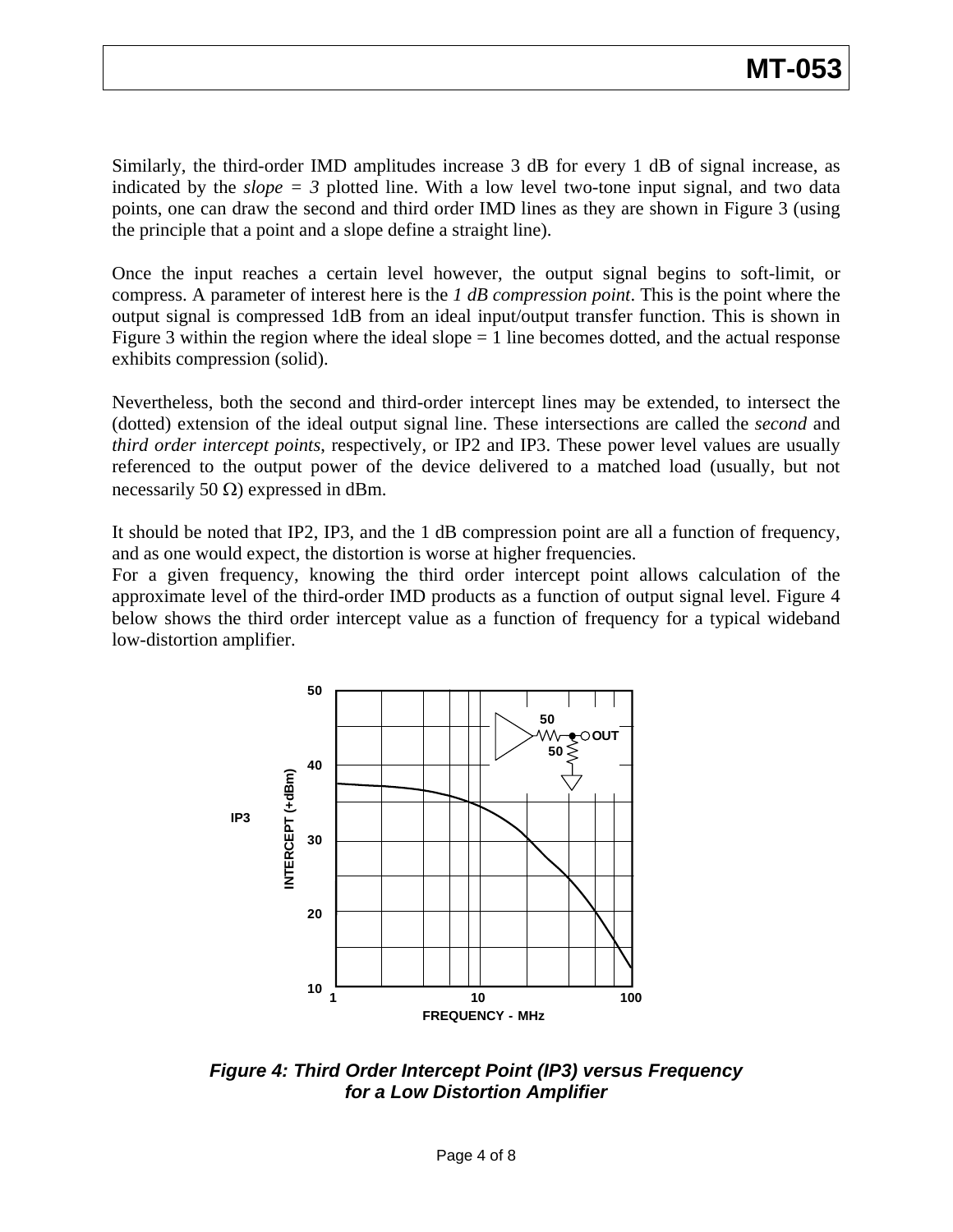# **MT-053**

Assume the op amp output signal is 5 MHz and 2 V peak-to-peak into a 100  $\Omega$  load (50  $\Omega$ ) source and load termination). The voltage into the 50  $\Omega$  load is therefore 1 V peak-to-peak, corresponding to  $+4$  dBm. From Fig. 4, the value of the third order intercept at 5 MHz is 36 dBm. The difference between  $+36$  dBm and  $+4$  dBm is 32 dB. This value is then multiplied by 2 to yield 64 dB (the value of the third-order intermodulation products referenced to the power in a single tone). Therefore, the intermodulation products should be  $-64$  dBc (dB below carrier frequency), or at an output power level of –60 dBm.



*Figure 5: Using IP3 to calculate the third-order IMD product amplitude* 

Figure 5 shows the graphical analysis for this example. A similar analysis can be performed for the second-order intermodulation products, using data for IP2.

### **SPURIOUS FREE DYNAMIC RANGE (SFDR)**

Another popular specification in communications systems is *spurious free dynamic range*, or SFDR. Figure 6 below shows two variations of this specification. Single-tone SFDR (left) is the ratio of the signal (or carrier) to the *worst* spur in the bandwidth of interest. This spur may or may not be harmonically related to the signal. SFDR can be referenced to the signal or carrier level (dBc), or to full scale (dBFS).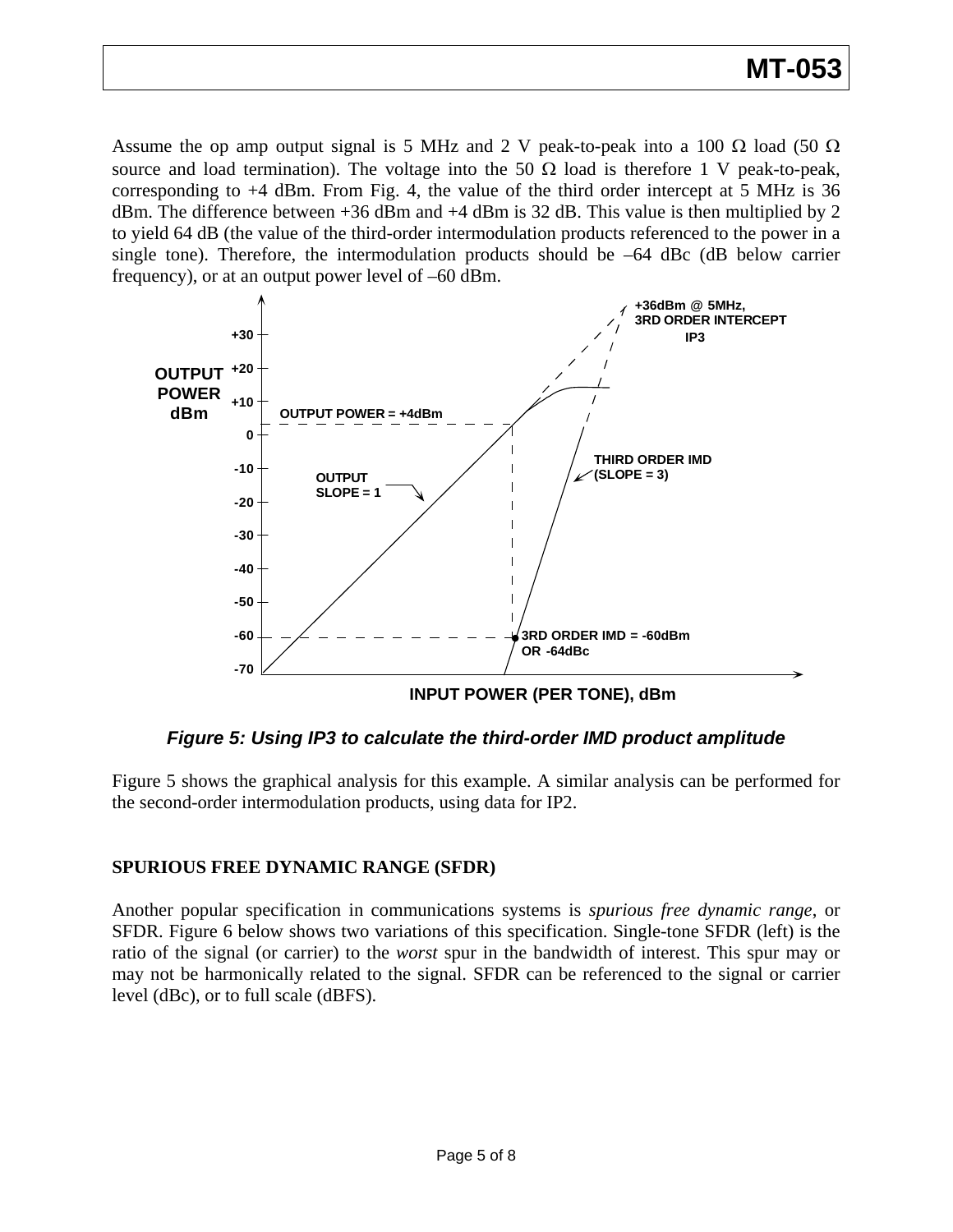# **MT-053**



*Figure 6: Spurious Free Dynamic Range (SFDR) in Communications Systems* 

Because most amplifiers are soft limiters, the dBc unit is more often used. However, in systems that have a hard-limiter that precisely defines full scale (such as with ADCs), both dBc and dBFS may be used. It is important to understand that they both describe the worst spur amplitude. SFDR can also be specified for two tones or multitones (right), thereby simulating complex signals that contain multiple carriers and channels.

### **MULTITONE POWER RATIO (MTPR)**

*Multitone power ratio* is another way of describing distortion in a multichannel communication system. Figure 7 below shows the frequency partitioning in an xDSL system. The QAM signals in the upstream data path are represented by a number of equal amplitude tones, separated equally in frequency. One channel is completely eliminated from the input signal (shown as an empty bin), but intermodulation distortion caused by the system nonlinearity will cause a small signal to appear in that bin.



*Figure 7: Multitone Power Ratio (MTPR) and Out-of-Band SFDR in xDSL Applications*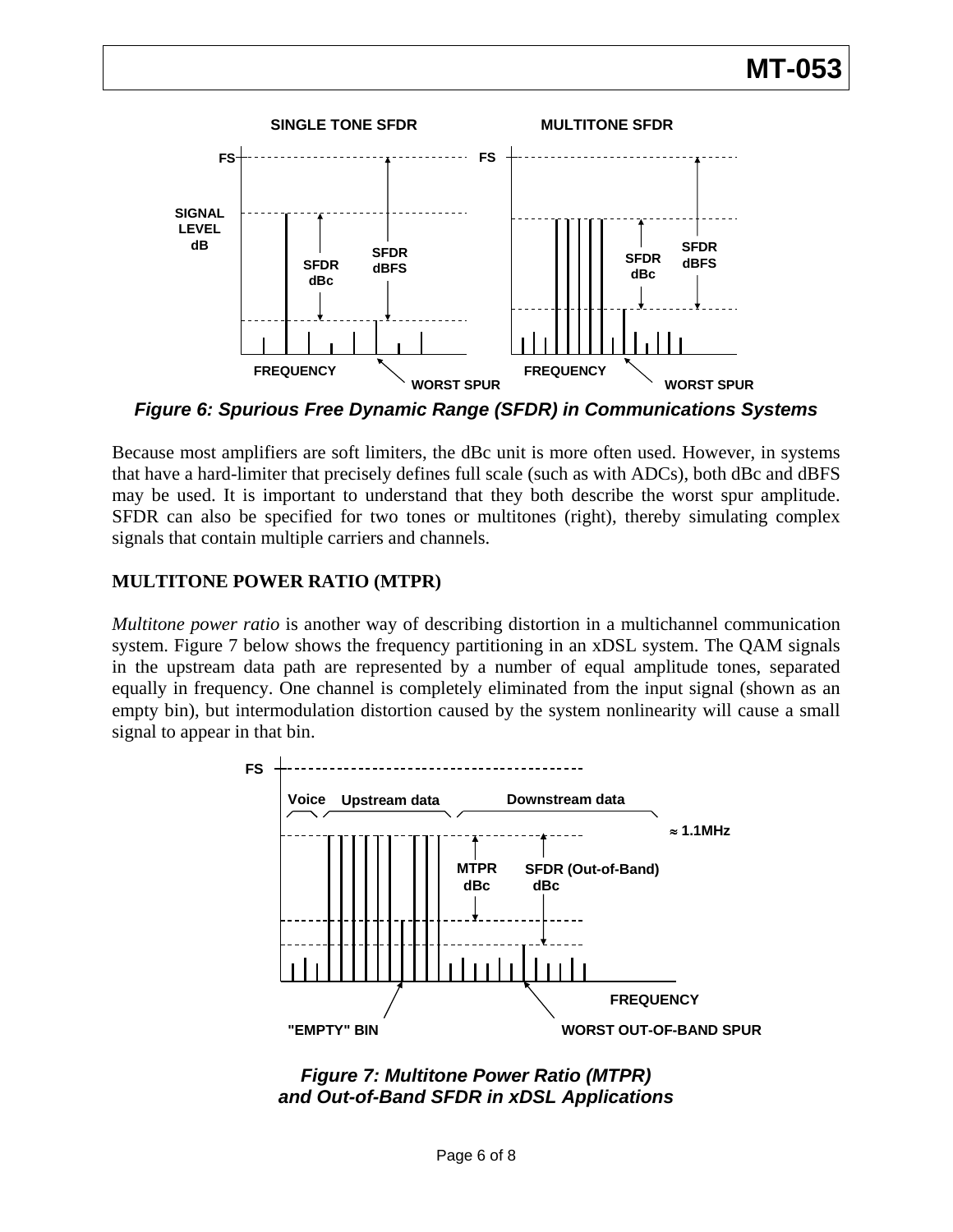The ratio of the tone amplitude to the amplitude of the unwanted signal in the empty bin is defined as the multitone power ratio, or MTPR. It is equally important that the amplitude of the intermodulation products caused by the multitone signal (simulating multiple channels) not interfere with signals in either the voice band or the downstream data band. The amplitude of the worst spur produced in these bands to the amplitude of the multitone signal is therefore defined as the *out-of-band SFDR*.

#### **OP AMP DISTORTION AND NOISE DEPENDENCE ON CIRCUIT CONFIGURATION**

All the op amp distortion specifications discussed in this tutorial are highly dependent on the op amp configuration (inverting or non-inverting), gain, power supply voltage, output voltage swing, output loading, and output frequency. Because of these dependencies, op amp distortion and noise specifications must include the exact circuit test configuration and conditions.

Because there are so many possible combinations of conditions, the op amp data sheet specification table generally includes distortion specifications for only the most popular conditions. Typical curves for other conditions are usually included in other parts of the data sheet. Figure 8 shows such a curve for the  $AD8044$  high speed op amp. The data presented on this type of curve can be somewhat confusing because of the large number of variables shown on the same graph.



*Figure 8: THD for [AD8044](http://www.analog.com/en/audiovideo-products/video-ampsbuffersfilters/ad8044/products/product.html) Op Amp as a Function of Frequency, Gain, Load, and Power Supply Voltage for a Fixed Output Voltage Swing of 2 V p-p*